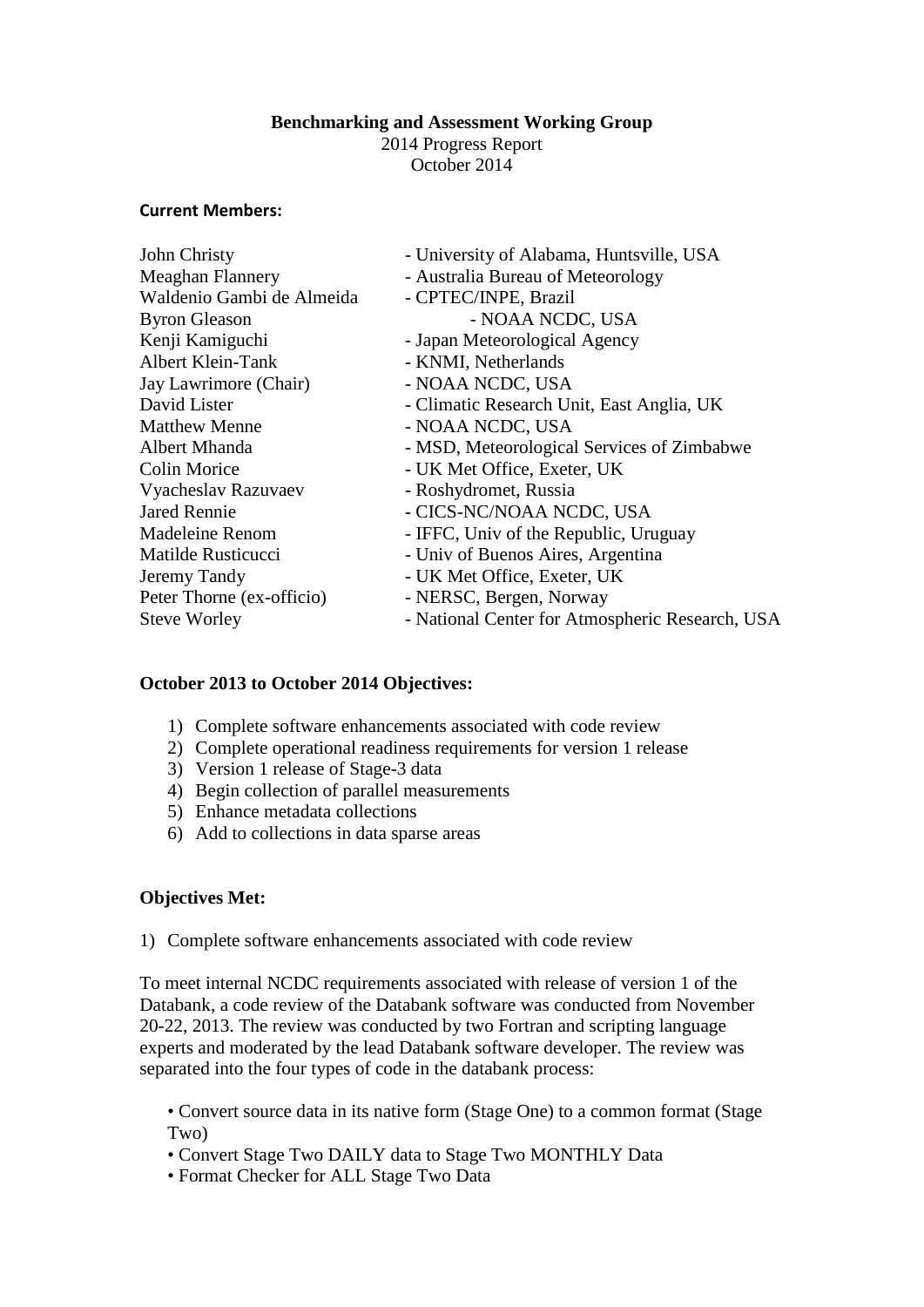• Merge Program combining all MONTHLY Stage Two Data into a consolidated global data set (MONTHLY Stage Three).

The first three parts of the program were written in the Perl Scripting Language, while the Merge Program was coded in FORTRAN 95. The review team made 19 recommendations that primarily focused on adherence to Climate Data Record Program (CDRP) standards and other best programming practices. The lead Databank programmer responded to each of the recommendations which resulted in improvements to the overall software design. Changes included consolidation or removal of eight modules and the addition of five new modules. In addition the overall complexity of the software system was reduced through refactoring. As an example a static analysis of the main merge program before and after refactoring showed a 45% reduction in its complexity, which will greatly simplify long-term maintenance of the program.

2) Complete operational readiness requirements for version 1 release

An NCDC Operational Readiness Review of version 1 of the Monthly Temperature Databank was completed on May 30, 2014 and approval given for release of the Databank Stage 3 version 1.

3) Version 1 release of Stage-3 data

The official release occurred on June 30 accompanied by announcements on the NCDC "News" online and by the Nansen Environmental and Remote Sensing Center (NERSC). An announcement also was posted on the Research Data Archive at the US National Center for Atmospheric Research (NCAR; [http://rda.ucar.edu/\)](http://rda.ucar.edu/). It was subsequently highlighted on the UK Met Office research news webpage [\(http://www.metoffice.gov.uk/research/news/2014/isti-databank-release\)](http://www.metoffice.gov.uk/research/news/2014/isti-databank-release) and by the National Physical Laboratory in the UK and noted in a Guardian article.

The version 1 release contains data from 49 sources and totals slightly more than 32,000 stations. The GHCN-Daily dataset provides approximately 85% of the stations. The Databank received a Digital Object Identifier (DOI) of 10.7289/V5PK0D3G.

A peer review journal article, *The international surface temperature initiative global land surface databank: monthly temperature data release description and methods* (Jared Rennie et al. 2014) was published in the open source Geoscience Data Journal and is available in early view at

<http://onlinelibrary.wiley.com/doi/10.1002/gdj3.8/abstract> .

Monthly updates of the most recent month's data are now being made to the Databank from GHCN-Daily source and global CLIMAT data. These updates are available by the  $11<sup>th</sup>$  of each month. The previous month's data are placed in an archive directory on the databank ftp site and are also permanently archived at NCDC (ftp://ftp.ncdc.noaa.gov/pub/data/globaldatabank/archive/).

New sources will be incorporated over time and a remerge conducted on an annual basis.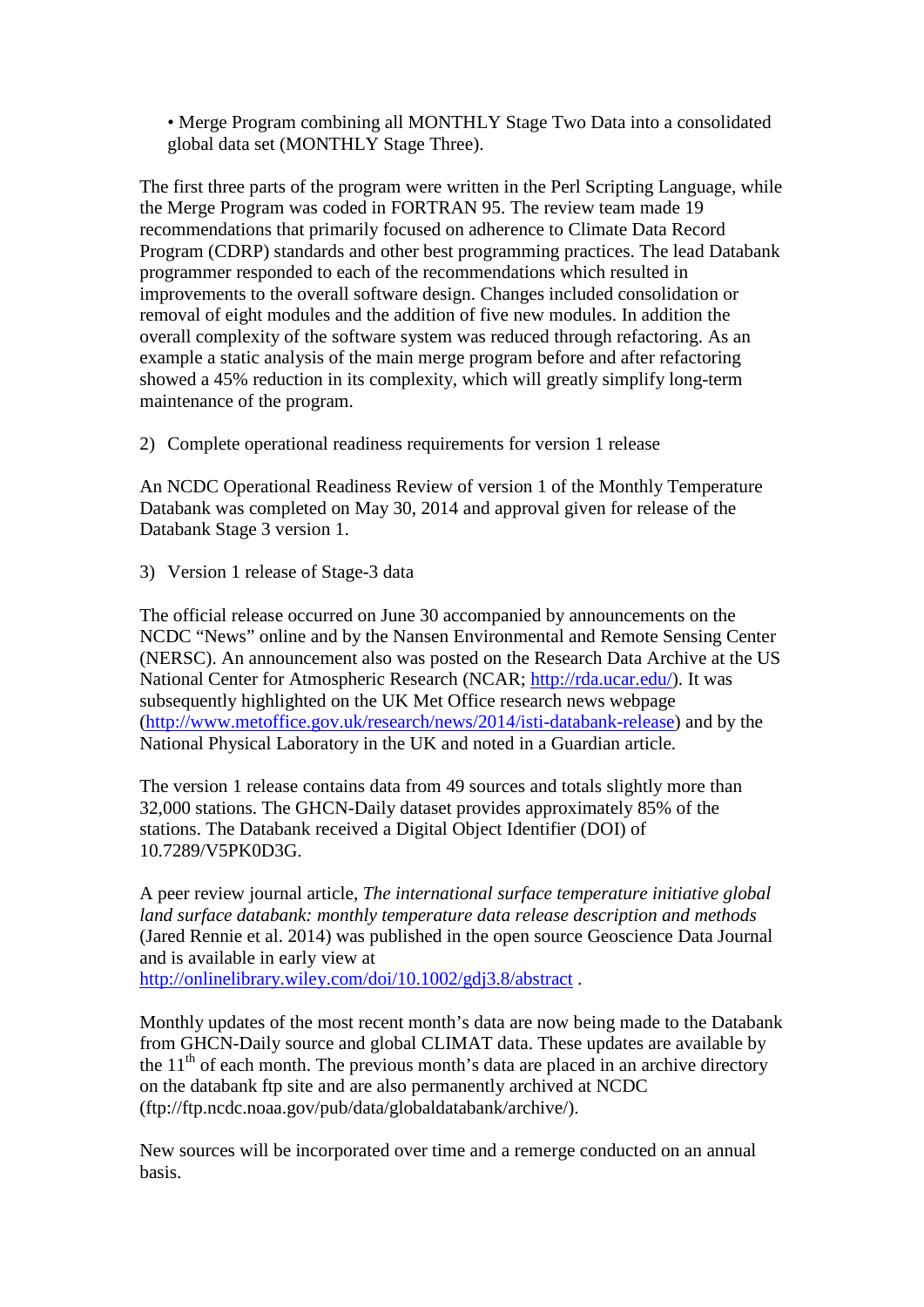# 4) Begin collection of parallel measurements

Parallel measurements consist of the side-by-side collection of climate observations using different instrumentation taken over a sustained period of time. Over the past several decades a number of independent researchers, typically associated with universities or federal governments, collected parallel measurements in an effort to quantify measurement biases caused solely by differences in instrumentation. The Databank's focus is on the creation of a central storehouse of such observations for the long-term preservation and access to such observations.

This activity leverages the leadership efforts of Victor Venema at the University of Bonn. A description of the effort and the database structure are provided at [http://variable-variability.blogspot.com/2014/08/database-with-parallel-climate](http://variable-variability.blogspot.com/2014/08/database-with-parallel-climate-measurements.html)[measurements.html](http://variable-variability.blogspot.com/2014/08/database-with-parallel-climate-measurements.html) . The proposal for a file format [\(https://drive.google.com/file/d/0B7sJmg1UW9uGdXZ0M3BuRU54ckk/edit?usp=sh](https://drive.google.com/file/d/0B7sJmg1UW9uGdXZ0M3BuRU54ckk/edit?usp=sharing) [aring\)](https://drive.google.com/file/d/0B7sJmg1UW9uGdXZ0M3BuRU54ckk/edit?usp=sharing) and a list of potential data sources [\(https://ourproject.org/moin/projects/parallel\)](https://ourproject.org/moin/projects/parallel) are also available. Data contributions are being encouraged and many additions to the parallel database are expected in the coming year.

In the coming year a new task team will be established within the Databank Working Group. Its principal aim will be collection of parallel measurements and development of a living and accessible archive. Terms of Reference for this task team will be established.

5) Enhance metadata collections

The Databank Working Group made little progress in the collection of new metadata holdings for existing and new data. Metadata primarily consists of station name, location, and elevation. Additional metadata such as current and historical information on instrumentation, station environment, and maintenance practices remain practically non-existent for the majority of databank stations. Exceptions include new station metadata provided by the US Environmental Protection Agency for a small network of stations in the state of Oregon (Oregon Crest to Coast network), and metadata for the US Climate Reference and the US Cooperative Observers Network. The USCRN and COOP network metadata are available in NCDC's Historical Observing Metadata Repository (HOMR; http://www.ncdc.noaa.gov/homr/).

## 6) Add to collections in data sparse areas

Strides were made in the collection of new data sources aimed at enhancing coverage in data sparse areas, principally Africa and S. America. The following ten additional sources were collected and will be integrated into the version 1.1 release which will take place during the first half of 2015.

- UK Stations from the Met Office (300+ stations)
- German data released by DWD (1000+ stations)
- EPA's Oregon Crest to Coast Dataset (24 stations)
- LCA&D: Latin American Climate Assessment and Dataset (148 stations)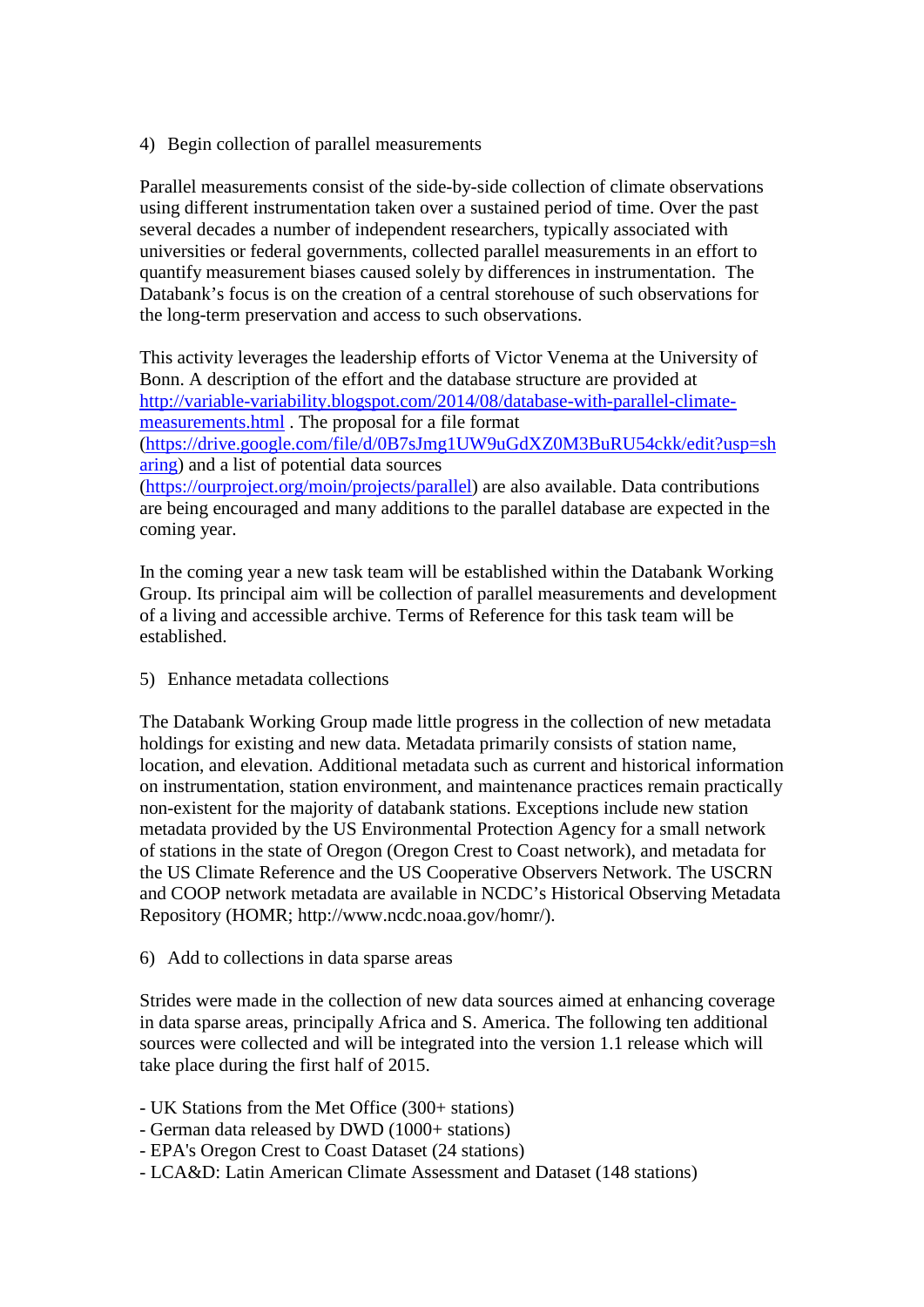- Daily Chinese Data (380 stations)
- NCAR Surface Libraries (unknown number of stations)
- Stations from Meteomet project (240 stations)
- Libya Stations sent by their NMS (9 stations)
- C3/EURO4M Stations (80 stations)
- Additional Digitized Stations from the University of Giessen (10 stations)
- Homogenized Iranian Data (50 stations)
- Long-term Swiss data (7 stations)

New data sources in the most data sparse areas include the Latin American Climate Assessment and Dataset consisting of stations within Suriname. In addition the set of Libyan stations provided by their National Meteorological Service consists of nine stations with period of record data from 1944 to 2010.

There are other sources which are expected to be available in the coming year. Although some of these will have been homogenized, the databank will attempt to acquire the unadjusted data. Sources include the following.

- HISTALP: expected to be completed by early 2015 (Ingeborg Auer).
- NORDHOM: data available from Nordic countries by the end of this year (Erik Engstrom, SMHI)
- Monthly data for the Pyrenees from about 1950 (Marc Prohom, Servei Meteorològic de Catalunya)

# **Objectives Not Met:**

Objectives 4, 5 and 6 above remain open and will continue to receive attention from the Databank Working Group in 2015.

# **2014 Annual Overview:**

The first major accomplishment of the Databank Working Group was completed in 2014 with the release of version 1 of the Stage 3 databank. This was made possible by contributions from every working group member and their combined efforts in developing the vision and practices that established the Stage 0 through Stage 3 data. Contributions from National Meteorological Services in every WMO region brought in 49 sources of data. New practices such as the establishment of data provenance tracking flags enabled the DWG to enhance the stewardship and transparency of the more than 32,000 stations included in the version 1 release.

As the working group brought the version 1 release to a close it continued to collect new sources of data to help fill temporal and spatial gaps in the temperature record. It also began establishing collections of parallel measurements and made initial strides toward enhancing metadata collections. These efforts will be further expanded upon in the coming year.

In 2015, the DWG will look toward the next phase of the databank; development of a daily timescale databank. Given the existing attributes of the NCDC's Global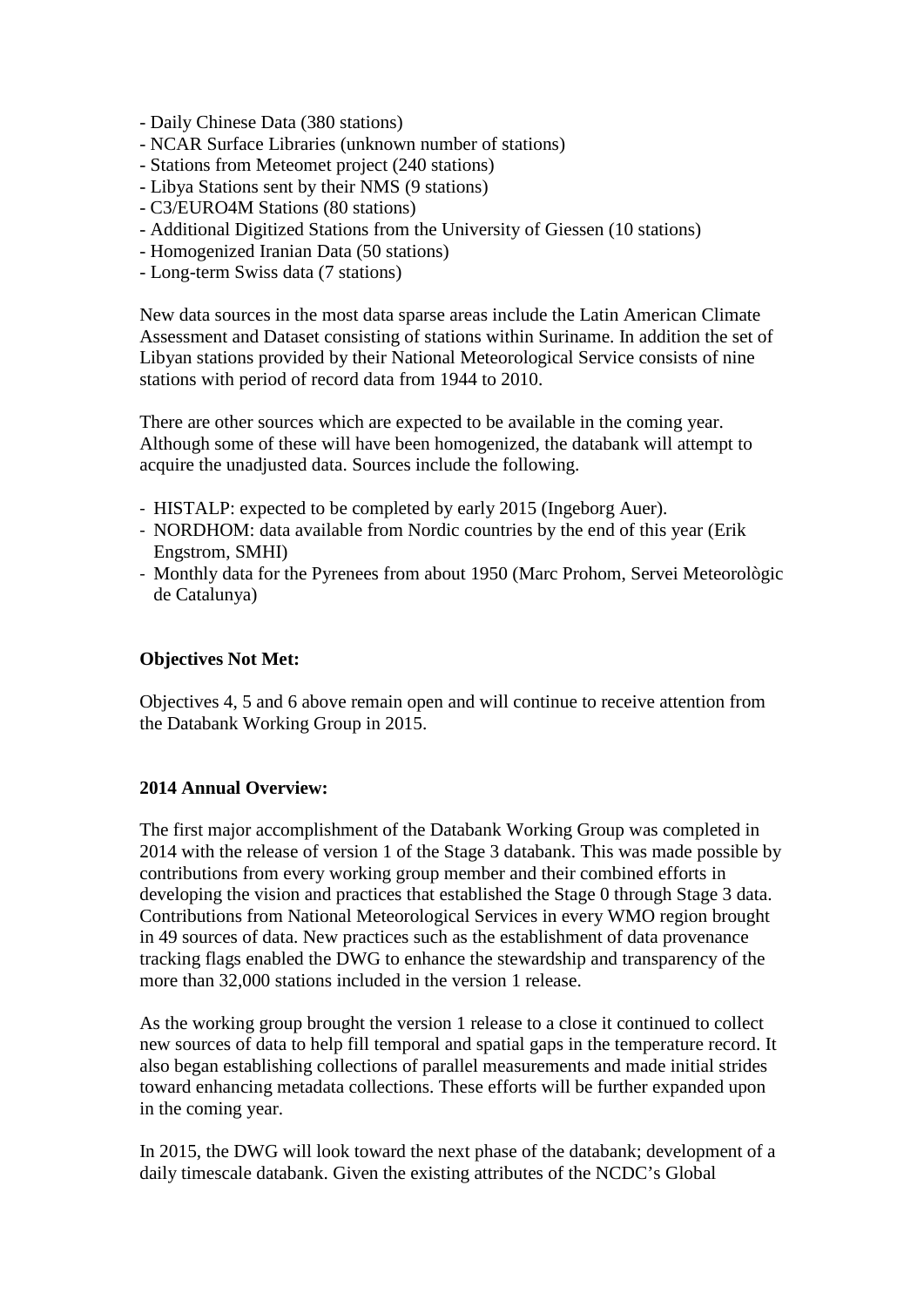Historical Climatology Network-Daily (GHCN-Daily) dataset, there is little need to reengineer a new daily merging algorithm. As such the DWG will have the GHCN-Daily dataset serve as the daily databank. The GHCN-Daily dataset contains more than 27,000 stations with daily maximum and minimum temperature data. Stage 1 and Stage 2 versions of GHCN-Daily sources for ISTI already occurs internal to NCDC as part of the GHCN-Daily processing system. Some of these are redundant to the current databank, but most are not. The existing NCDC daily merge algorithm will serve to create Stage 3 data. The GHCN-Daily merge algorithm is currently analogous to the monthly merge algorithm (i.e., uses station metadata matching/data matching).

In addition to providing the merged Stage 3 daily dataset, by providing the Stage 1 and Stage 2 data we will permit an alternative merge algorithm if another organization wants to commit resources to such an effort.

In the coming year the focus will be on incorporating new daily sources into GHCN-D as time permits. There may be some temperature only stations in GHCN-D. However, a major benefit of using GHCN-Daily as the Daily databank is that it is multi-element. There is a growing awareness of the need to maintain datasets that are integrated horizontally across all climate elements. GHCN-Daily establishes this principle, which provides the added benefit of using multi-elements to improve quality control and homogenization, and the source merging process through better data matching.

# **Objectives for October 2014 to October 2015:**

- 1) Continue collection of parallel measurements and integrate into collection.
- 2) Enhance metadata collections
- 3) Add to collections of monthly and daily data in data sparse areas
- 4) Integrate at least 10 new sources into the Monthly databank and release version 1.1
- 5) Integrate new sources into GHCN-Daily

| Objective                                                                                                                  | <b>Description</b>                                                                          | <b>Responsible</b><br><b>Members</b>                        | <b>Deadline</b>   |
|----------------------------------------------------------------------------------------------------------------------------|---------------------------------------------------------------------------------------------|-------------------------------------------------------------|-------------------|
| <b>Establish Parallel</b><br>Measurements task team                                                                        | Task team will serve to<br>establish the parallel<br>measurements collection.               | Victor<br>Venema<br>(Chair)<br><b>Members</b><br>TBD.       | January<br>2015   |
| Continue collection of<br>parallel measurements and<br>integrate parallel<br>measurements into<br>consolidated collection. | Integrate data into<br>established format for<br>parallel measurement<br>collection.        | All, lead by<br>Victor<br>Venema and<br><b>Jared Rennie</b> | September<br>2015 |
| Add at least 10 new sources<br>to Monthly databank and<br>release version 1.1.                                             | Conduct merge of new<br>sources into monthly<br>databank as part of<br>version 1.1 release. | <b>Jared Rennie</b><br>and Merge<br>Team                    | March 2015        |

## **Suggested timeline and plan for achieving objectives:**